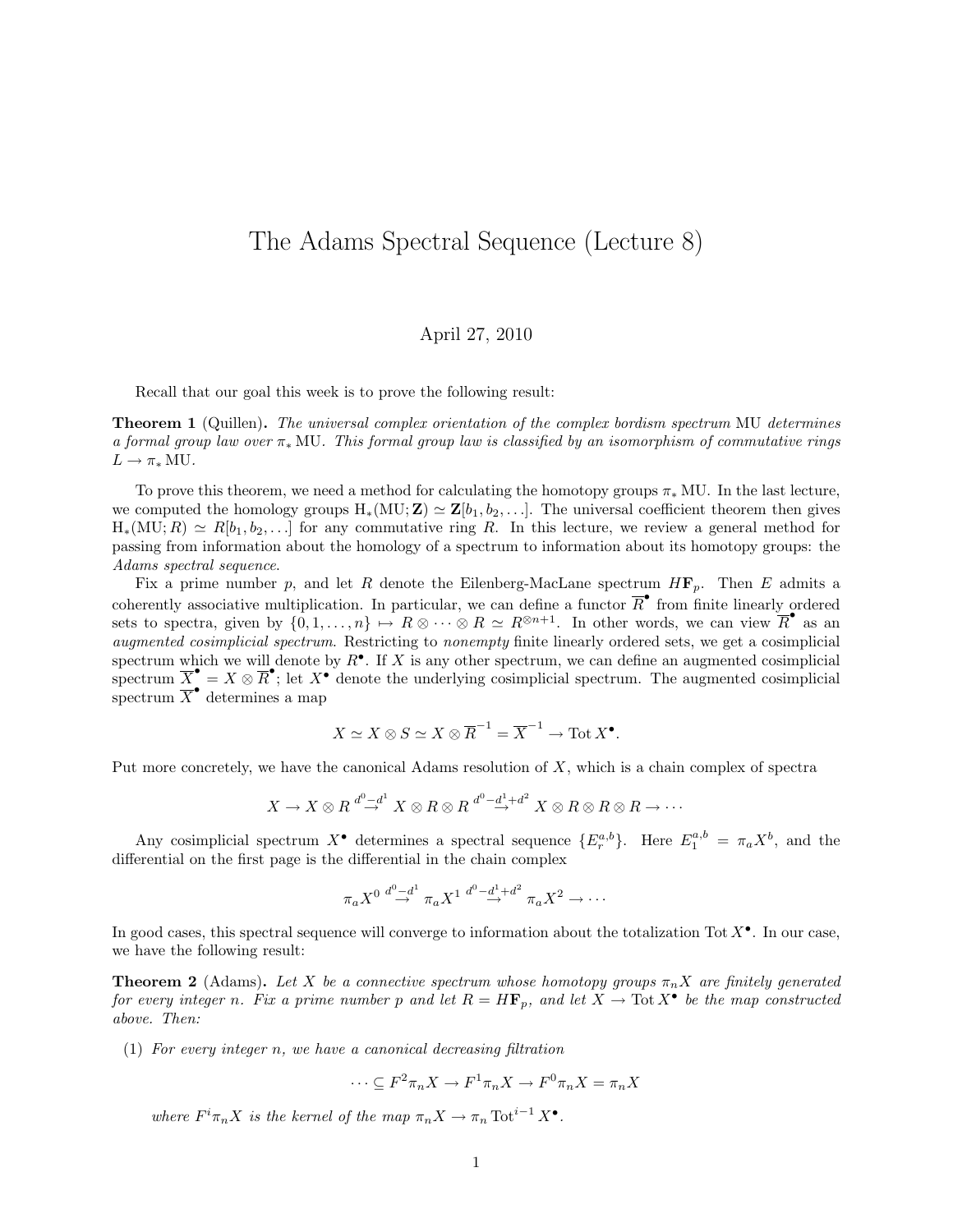(2) The decreasing filtration  $F^i \pi_n X$  is commensurate with the p-adic filtration. That is, for each  $i \geq 0$ , there exists  $j \gg i$  such that  $p^i \pi_n X \subseteq F^j \pi_n X \subseteq p^j \pi_n X$ . In particular, we have a canonical isomorphism

$$
\varprojlim(\pi_n X/F^j \pi_n X) \simeq \varprojlim(\pi_n X/p^i \pi_n X) \simeq (\pi_n X)^{\vee},
$$

where  $\vee$  denotes the functor of p-adic completion.

(3) For fixed a and b, the abelian groups  $\{E_r^{a,b}\}_{r\geq 0}$  stabilize to some fixed value  $E_\infty^{a,b}$  for  $r \gg 0$ . Moreover, we have a canonical isomorphism

$$
F^b \pi_{a-b}(X)/F^{b+1} \pi_{a-b} X \simeq E^{a,b}_{\infty}.
$$

If X is a ring spectrum, then  $X^{\bullet}$  has the structure of a cosimplicial ring spectrum. In this case, we have the following additional conclusions:

- (4) For integers m and n, the multiplication map  $\pi_m X \times \pi_n X \to \pi_{n+m} X$  carries  $F^i \pi_m X \times F^j \pi_n X$  into  $F^{i+j}\pi_{m+n}X$ . In particular, we get a bilinear multiplication  $E^{a,b}_{\infty}\times E^{a',b'}_{\infty} \to E^{a+a',b+b'}_{\infty}$ .
- (5) The spectral sequence  $\{E_r^{a,b}\}\;$  is multiplicative. That is, for each r, we have bilinear maps  $E_r^{a,b}\times E_r^{a',b'}$   $\rightarrow$  $E_r^{a+a',b+b'}$ . These maps are associative in the obvious sense and compatible with the differential (i.e., the differential satisfies the Leibniz rule). Moreover, when  $r \gg 0$  so that  $E_r^{a,b} = E_\infty^{a,b}$  and  $E_r^{a',b'} = E_\infty^{a',b'}$  $E_{\infty}^{a',b'}$ , these multiplications agree with the multiplications defined in (4).

To apply Theorem 2 in practice, we would like to understand the initial pages of the spectral sequence  ${E_r^{a,b}}$ . When  $r = 1$ , we have  $E_r^{a,b} \simeq \pi_a(X \otimes R^{\otimes b+1})$ . In particular,  $E_1^{*,0} \simeq \pi_*(X \otimes R) = H_*(X; \mathbf{F}_p)$  is the mod p homology of the spectrum X. To understand the next term, we write  $X^1 = X \otimes R \otimes R = (X \otimes R) \otimes_R (R \otimes R)$ . This gives a canonical isomorphism  $E_1^{*,1} \simeq H_*(X; \mathbf{F}_p) \otimes_{\mathbf{F}_p} \pi_*(R \otimes R)$ .

**Definition 3.** Let R be the ring spectrum  $H\mathbf{F}_p$ . The graded-commutative ring  $\pi_*(R \otimes R)$  is called the *dual* Steenrod algebra, and will be denoted by  $A^{\vee}$ .

More generally, we can write

$$
X^b = X \otimes R^{\otimes b+1} = (X \otimes R) \otimes_R (R \otimes R) \otimes_R \cdots \otimes_R (R \otimes R).
$$

This identification gives a canonical isomorphism

$$
E_1^{*,b} \simeq \mathrm{H}_*(X;\mathbf{F}_p) \otimes_{\mathbf{F}_p} (\mathcal{A}^{\vee})^{\otimes b}
$$

. We have a chain complex of graded abelian groups

$$
\mathrm{H}_*(X;\mathbf{F}_p) \to \mathrm{H}_*(X;\mathbf{F}_p) \otimes_{\mathbf{F}_p} \mathcal{A}^{\vee} \to \mathrm{H}_*(X;\mathbf{F}_p) \otimes_{\mathbf{F}_p} \mathcal{A}^{\vee} \otimes_{\mathbf{F}_p} \mathcal{A}^{\vee} \to \cdots
$$

associated to a cosimplicial graded abelian group  $H_*(X; \mathbf{F}_p) \otimes (A^{\vee})^{\otimes \bullet}$ .

To describe the second page of the spectral sequence  $\{E_r^{a,b}\},$  we would like understand the differentials in this chain complex. We begin by noting that  $A^{\vee}$  is actually a Hopf algebra. That is, there is a comultiplication  $c: \mathcal{A}^{\vee} \to \mathcal{A}^{\vee} \otimes_{\mathbf{F}_p} \mathcal{A}^{\vee}$ , which is induced by the map of ring spectra

$$
R \otimes R \simeq R \otimes S \otimes R \to R \otimes R \otimes R \simeq (R \otimes R) \otimes_R (R \otimes R)
$$

by passing to homotopy groups. Moreover, this coalgebra acts on  $H_*(X; \mathbf{F}_p)$  for any spectrum X: that is, we have a canonical map  $a: H_*(X; \mathbf{F}_p) \to H_*(X; \mathbf{F}_p) \otimes_{\mathbf{F}_p} A^{\vee}$ . This map is induced by the map of spectra

$$
X \otimes R \simeq X \otimes S \otimes R \to X \otimes R \otimes R \simeq (X \otimes R) \otimes_R (R \otimes R).
$$

**Remark 4.** Passing to (graded) vector space duals, we see that the dual of  $A^{\vee}$  is an algebra (called the Steenrod algebra, which acts on the cohomology  $H^*(X; \mathbf{F}_p)$  of any spectrum.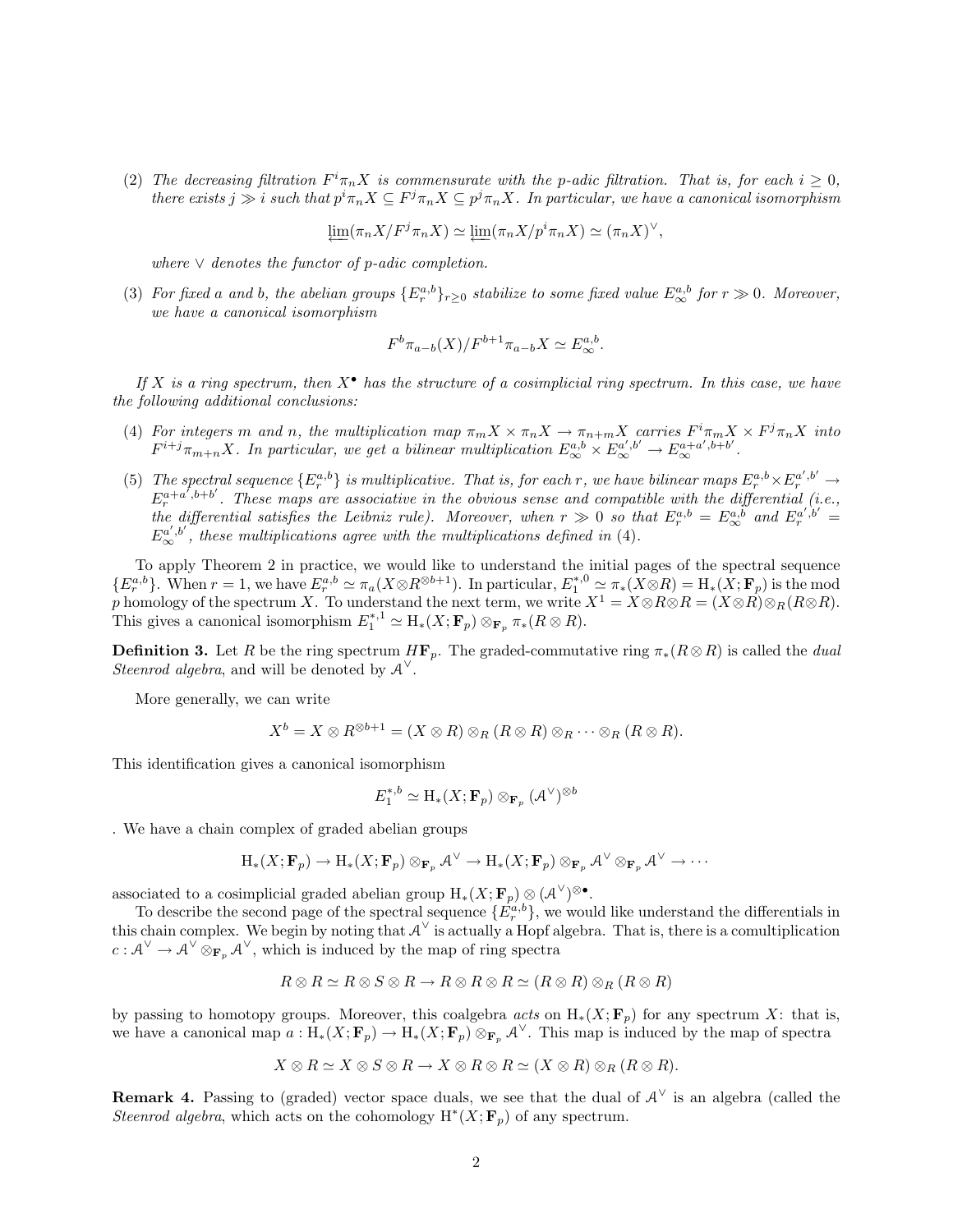Unwinding the definitions, we see that each of the differentials

$$
\mathrm{H}_*(X;\mathbf{F}_p) \otimes_{\mathbf{F}_p} (\mathcal{A}^{\vee})^{\otimes n-1} \to \mathrm{H}_*(X;\mathbf{F}_p) \otimes_{\mathbf{F}_p} (\mathcal{A}^{\vee})^{\otimes n}
$$

is given by an alternating sum  $\sum_{0 \leq i \leq n} d^i$ , where:

- The map  $d^0$  is induced by the action map  $a: \mathrm{H}_*(X; \mathbf{F}_p) \to \mathrm{H}_*(X; \mathbf{F}_p) \otimes_{\mathbf{F}_p} \mathcal{A}^{\vee}$ .
- The maps  $d^1, \ldots, d^{n-1}$  are induced by the comultiplication  $c: \mathcal{A}^{\vee} \to \mathcal{A}^{\vee} \otimes_{\mathbf{F}_p} \mathcal{A}^{\vee}$ , applied to each factor of  $A^{\vee}$ .
- The map  $d^n$  is given by the inclusion of the unit  $\mathbf{F}_p \to \mathcal{A}^{\vee}$ .

It is convenient to describe the above analysis in the language of algebraic geometry. For simplicity, we will henceforth assume that  $p = 2$ , so that graded-commutative rings are actually commutative.

- **Proposition 5.** (1) Let  $\mathbb G$  denote the spectrum of the commutative ring  $\mathcal A^\vee$ . The comultiplication  $\mathcal A^\vee$   $\rightarrow$  $A^{\vee} \otimes_{\mathbf{F}_2} A^{\vee}$  determines a multiplication  $\mathbb{G} \times_{\text{Spec } \mathbf{F}_2} \mathbb{G} \to \mathbb{G}$ , which endows  $\mathbb{G}$  with the structure of an affine group scheme over  $Spec \, \mathbf{F}_2$ .
	- (2) For any spectrum X, the action map  $H_*(X; \mathbf{F}_2) \to H_*(X; \mathbf{F}_2) \otimes_{\mathbf{F}_2} \mathcal{A}^{\vee}$  endows the vector space  $V =$  $H_*(X; \mathbf{F}_2)$  with the structure of a representation of the group scheme G.
	- (3) The  $E_1$ -term of the Adams spectral sequence can be identified with the canonical cochain complex

$$
V \to \Gamma(\mathbb{G}; V \otimes \mathcal{O}_{\mathbb{G}}) \to \Gamma(\mathbb{G}^2; V \otimes \mathcal{O}_{\mathbb{G}^2}) \to \cdots
$$

which encodes the action of  $\mathbb G$  on  $V$ .

(4) The  $E_2$ -term of the Adams spectral sequence can be identified with the cohomologies of this cochain complex. In other words, we have

$$
E_2^{*,b} \simeq \mathrm{H}^b(\mathbb{G}; \mathrm{H}_*(X; \mathbf{F}_2)).
$$

In the special case where  $X$  is a ring spectrum, we can say more. In this case, the multiplication on X endows the homology  $H_*(X; \mathbf{F}_2)$  with the structure of a commutative  $\mathbf{F}_2$ -algebra. Then the spectrum  $Spec H_*(X; \mathbf{F}_2)$  is an affine scheme Y. The action  $H_*(X; \mathbf{F}_2) \to H_*(X; \mathbf{F}_2) \otimes_{\mathbf{F}_2} \mathcal{A}^{\vee}$  is a map of commutative rings, which determines a map of affine schemes  $\mathbb{G} \times_{\text{Spec } \mathbf{F}_2} Y \to Y$ . In other words, the affine scheme Y is acted on by the group scheme G. Moreover, the cohomology groups  $H^b(\mathbb{G}; H_*(X; \mathbf{F}_2))$  are simply the cohomology groups of the quotient stack  $Y/\mathbb{G}$ . In particular, we get an isomorphism of commutative algebras  $E_2^{*,*} \simeq \operatorname{H}^*(Y/\mathbb{G};\mathbb{O}_{Y/\mathbb{G}}).$ 

To apply this information in practice, we need to understand the algebraic group G. For each integer n, let  $X(n)$  denote the function spectrum  $S^{\mathbf{R}P^n}$ , where  $\mathbf{R}P^n$  denotes real projective space of dimension n. Then  $X(n)$  is a commutative ring spectrum (in fact, an  $E_{\infty}$ -ring spectrum), and we have a canonical isomorphism

$$
\mathrm{H}_*(X(n); \mathbf{F}_2) \simeq \mathrm{H}^*(\mathbf{R}P^n; \mathbf{F}_2) \simeq \mathbf{F}_2[x]/(x^{n+1}).
$$

In particular, we get an action of G on the affine scheme  $Spec \mathbf{F}_2[x]/(x^{n+1})$ . Passing to the limit as n grows, we get an action of G on the formal scheme

$$
\varinjlim \operatorname{Spec} \mathbf{F}_2[x]/(x^{n+1}) \simeq \operatorname{Spf} \mathbf{F}_2[[x]] = \operatorname{Spf} H^*(\mathbf{R}P^\infty, \mathbf{F}_2)
$$

This action is not arbitrary. Note that  $\mathbb{R}P^{\infty}$  has a commutative multiplication. For example, we can realize  $\mathbf{R}P^{\infty}$  as the projectivization of the *real* vector space  $\mathbb{R}[t]$ , and  $\mathbf{R}P^{n}$  as the projectivization of the subspace of  $\mathbb{R}[t]$  spanned by polynomials of degree  $\leq n$ . The multiplication on  $\mathbb{R}[t]$  induces a multiplication  $\mathbf{R}P^{\infty} \times \mathbf{R}P^{\infty} \to \mathbf{R}P^{\infty}$ , which is the direct limit of multiplication maps  $\mathbf{R}P^m \times \mathbf{R}P^n \to \mathbf{R}P^{m+n}$ . Each of